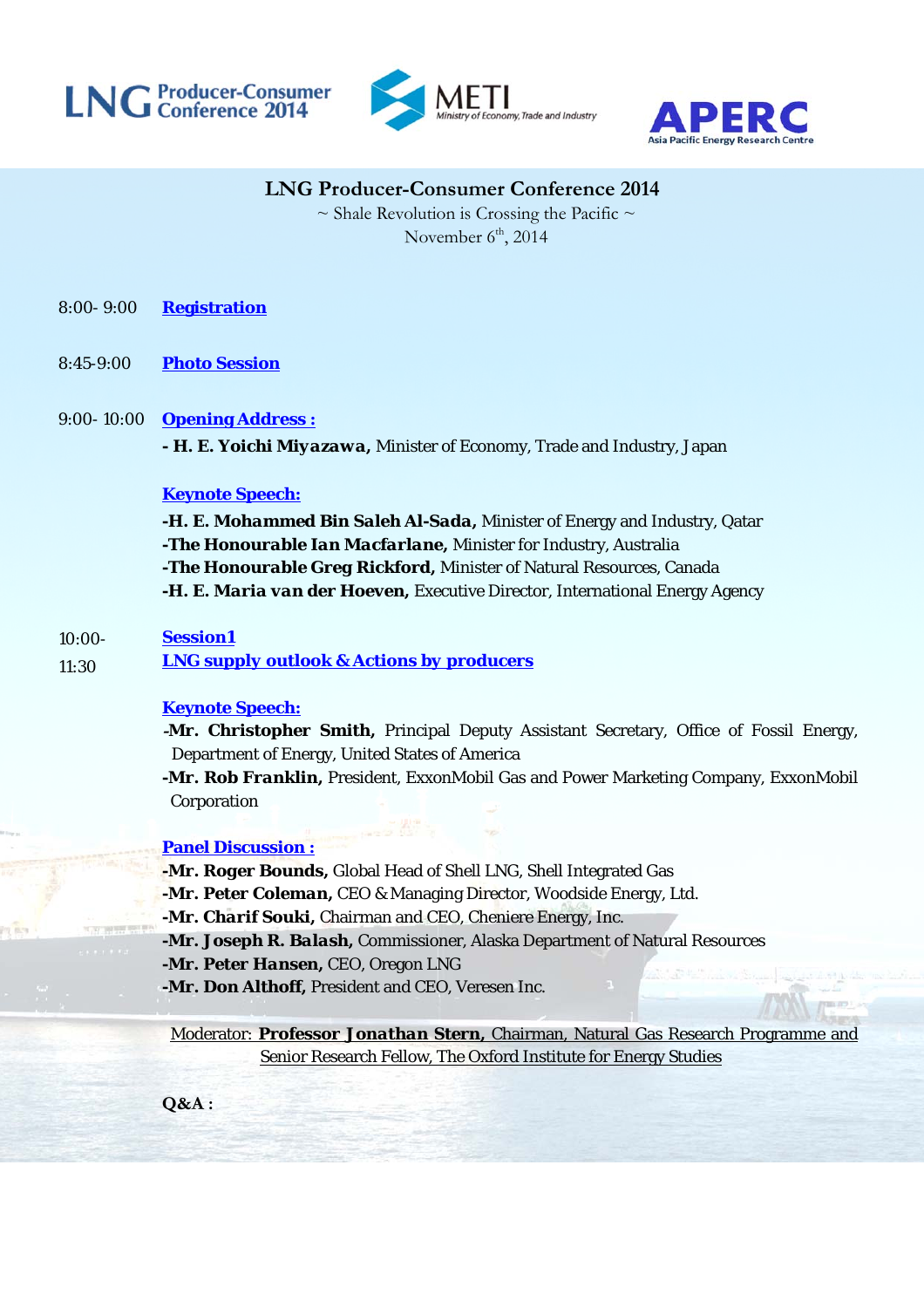### 11:30-12:50 **Session 2:**

*LNG demand outlook & Actions by consumers*

### **Keynote Speech:**

*-Mr. Yangho Chung, Deputy Minister, Office of Energy and Resources Policy, Ministry of* Trade, Industry and Energy, Korea

#### **Panel Discussion:**

*-Professor. Jonathan Stern,* Chairman, Natural Gas Research Programme and Senior Research Fellow, The Oxford Institute for Energy Studies

*-Mr. Naomi Hirose,* President, Tokyo Electric Power Company, Incorporated

*-Mr. Sheng-Chung Lin,* Chairman, CPC Corporation

*-Mr. B. C. Tripathi,* Chairman & Managing Director, GAIL Limited.

*-Mr. Dai Jiaquan,* Director of Oil Market Department, CNPC Economic & Technology Research Institute

Moderator: *Mr. Ben McLannahan,* Tokyo correspondent, Financial Times

**Q&A :**

#### 14:20-15:40 **Session3:**

**New movement towards developing flexible LNG market and change in LNG trade** 

#### **Keynote Speech:**

**-***Mr. Hiroshi Watanabe,* Governor, CEO, Japan Bank for International Cooperation (JBIC)

### **Panel Discussion:**

*-Mr. Takayuki Ueda,* Commissioner, Agency for Natural Resources and Energy, Japan *-Mr. Masakazu Toyoda,* Chairman and CEO, The Institute of Energy Economics, Japan (IEEJ)

*-Mr. Akihisa Mizuno,* President & Director, Chubu Electric Power Co., Inc.

*-Mr. Jean-Pierre Mateille,* Vice President, Trading, Total Gas & Power Limited

*-Mr. Dennis Hastert,* Member of the Board of Directors, Chicago Mercantile Exchange Group Inc.

*-Mr. Tatsuya Terazawa,* Director-General for Commerce, Distribution and Industrial Safety Policy, Japan

Moderator: *Ms. Jane Nakano,* Senior Fellow, Center for Strategic & International Studies

**Q&A :**